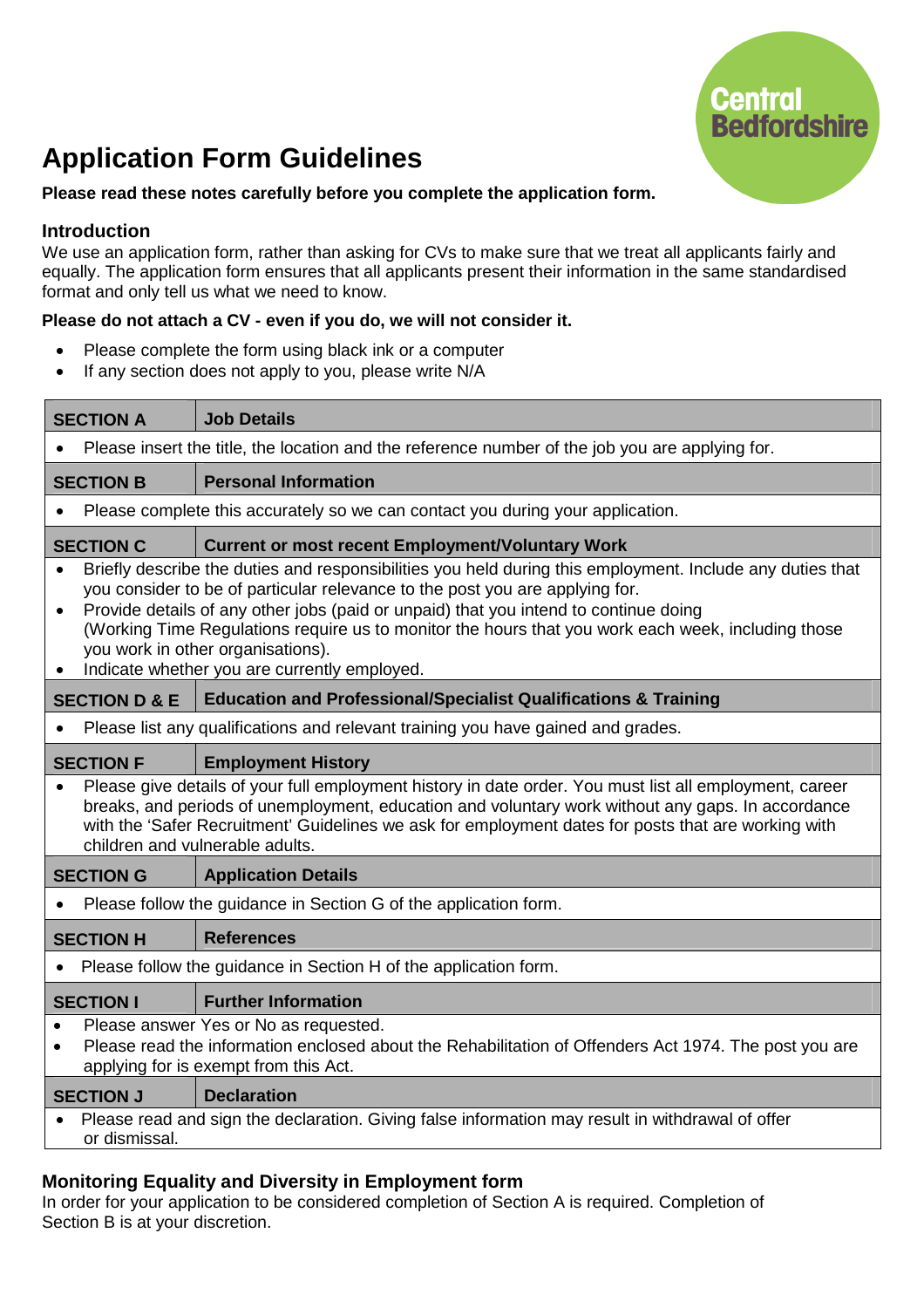# **Monitoring Equal Opportunities Guidelines**

We have adopted an Equal Opportunities Policy, to meet the needs of Bedfordshire's diverse community, and to comply with equal opportunities legislation. This means that we welcome applications regardless of:

We also undertake to treat all job applications and employees fairly.

To ensure that we are not discriminating unfairly and to measure how effective our Equal Opportunities Policy is, (and for no other purpose) we monitor all job applicants and employees by ethnic origin, gender, disability, sexual orientation, religion or belief and age.

# **Equal Opportunities Policy Statement**

We are committed to Equal Opportunities. We wholeheartedly accept our legal obligations under:

- The Race Relations Act 1976; the Race Relations (Amendment) Act 2000; and the Race Relations 1976 (Amendment) Regulations 2003
- The Sex Discrimination Acts 1975,1986 and 1999 (as amended)
- The Employment Equality (Religious Belief) Regulations 2003
- The Employment Equality (Sexual Orientation) Regulations 2003
- The Disability Discrimination Act 1995
- Employment Equality Act (Age) Regulations 2006

These Acts make it generally unlawful to discriminate unfairly on the grounds of:

| Colour<br>Race<br>Nationality<br><b>Ethnic or National Origins</b><br><b>Gender or Marital status</b> | <b>Disability</b><br>Religion or Belief<br><b>Sexual Orientation</b><br>Age |
|-------------------------------------------------------------------------------------------------------|-----------------------------------------------------------------------------|
|-------------------------------------------------------------------------------------------------------|-----------------------------------------------------------------------------|

We also undertake not to discriminate unfairly on the grounds of:

- Trade union membership and activity.
- Political belief.
- Unrelated criminal convictions.
- We are committed to implementing Equality of Opportunity in carrying out all our various functions.
- We are committed to developing effective policy, strategy and standards, and to introducing monitoring and information systems to review and evaluate progress towards achieving Equality of Opportunity.
- We recognise the effects of historical disadvantage and past discrimination. Where it is appropriate and within the law to do so, we will take positive action to achieve equality of opportunity.
- Policies, practices and procedures to eliminate unlawful and unfair discrimination can achieve much. But we also recognise that developing real progress towards Equality of Opportunity requires a programme of action that all staff are committed to taking responsibility for and implementing within the remit of the jobs.
- Everyone must be genuinely committed to Equal Opportunities.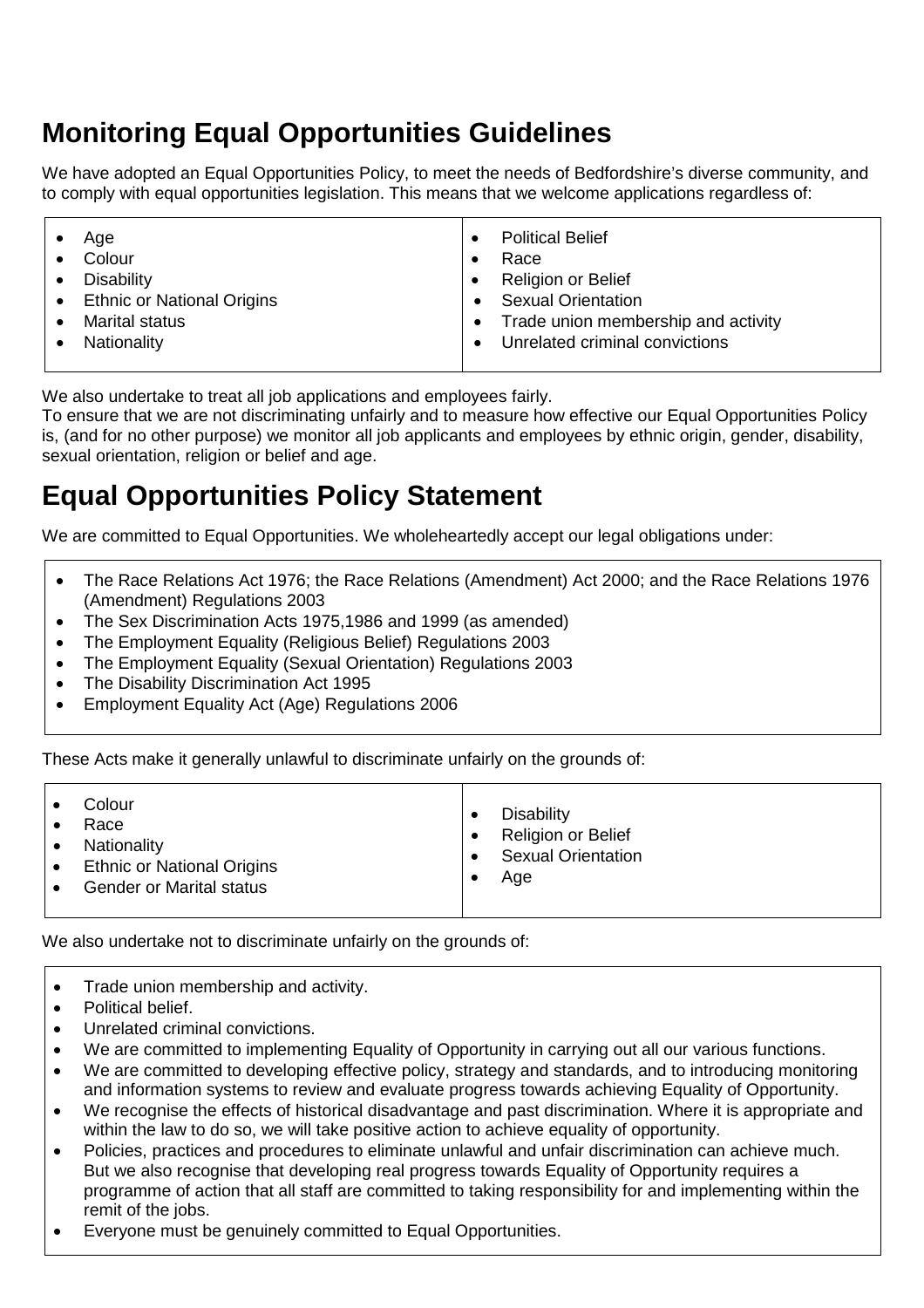# **A Strategy to Recruit, Retain and Develop People with Disabilities**

We are committed to improving employment opportunities for disabled people. As part of this commitment, we will:

- Interview all applicants with a disability who meet the essential criteria for a job vacancy and consider them on their abilities.
- Ensure that disabled employees are smoothly and effectively inducted into the organisation.
- Identify and provide any 'reasonable adjustments' to working arrangements or the working environment that disabled employees need to do their job effectively.
- Ask disabled employees at least once a year what we can do to make sure they develop and use their abilities at work.
- Make every effort to retain employees who become disabled while employed by the Council.
- Act to ensure all employees develop the awareness of disability they need to make these commitments work. This includes providing Disability Awareness training.
- Review each year these commitments and what has been achieved.
- Plan ways to improve on these commitments and let employees know about progress.

# **Disability**

We follow the definition of disability provided by the Disability Discrimination Act 1995. This Act defines a disabled person as a person who has, or has had, a physical or mental condition which substantially impairs their ability to carry out normal day-to-day activities, and which has lasted, or is likely to last, for a period of 12 months of more.

In addition to identifying whether or not you have a disability, we would ask you to indicate the nature of your disability as follows:

### **Physical Disability:**

Including conditions affecting mobility, manual dexterity, physical co-ordination, continence and ability to lift, carry or otherwise move everyday objects.

### **Visual Impairment:**

Including blind and visually impaired people, except where the visual impairment is corrected, or could be corrected, by using spectacles or contact lenses.

**Hearing Impairment:** Includes those people who are deaf (from birth or early childhood), deafened and hard of hearing.

**Speech Impairment:** Includes all conditions which affect a person's ability to express themselves clearly through speech.

**Learning Disability:** Includes all conditions which impair memory or ability to concentrate, learn or understand, or which affect the perception of the risk of physical danger.

**Mental Health Problems:** Includes all clinically well-recognised conditions which substantially impair the performance of any normal day-to-day activities.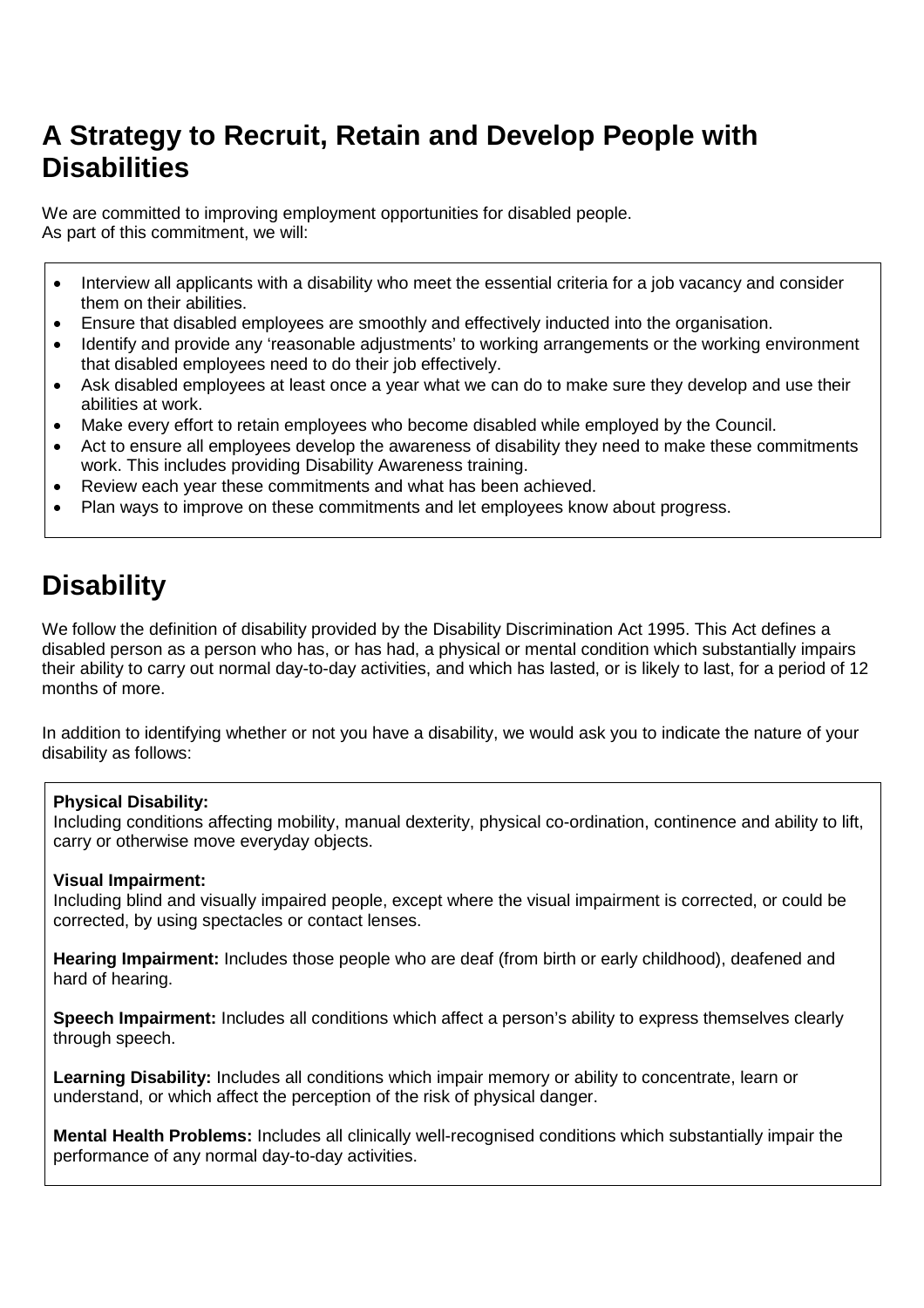# **Ethnic Origin**

Ethnic origin is about your racial and/or cultural identity. It has nothing to do with your citizenship or where you were born.

You could be a UK citizen and belong to any of the groups below:

| Asian:                    | People whose recent ancestors came from Asian continent (excluding China)                                                                                                                                                                   |  |  |
|---------------------------|---------------------------------------------------------------------------------------------------------------------------------------------------------------------------------------------------------------------------------------------|--|--|
| Bangladeshi:              | People whose recent ancestors came from Bangladesh                                                                                                                                                                                          |  |  |
| <b>Black - African:</b>   | People whose recent ancestors came from Africa and were African by race.                                                                                                                                                                    |  |  |
|                           | Do not tick this category if your ancestors were born in Africa but came from<br>elsewhere (for example, Asia or Europe)                                                                                                                    |  |  |
| <b>Black - Caribbean:</b> | People whose ancestors came from the Caribbean                                                                                                                                                                                              |  |  |
| <b>Black - Other:</b>     | People who regard themselves as black but whose ancestors did not come from<br>Africa                                                                                                                                                       |  |  |
| <b>Chinese:</b>           | People whose ancestors came from China (including Hong Kong and Taiwan)                                                                                                                                                                     |  |  |
| Indian:                   | People whose ancestors came from India                                                                                                                                                                                                      |  |  |
| Irish:                    | People whose ancestors came from Ireland                                                                                                                                                                                                    |  |  |
| <b>Mixed Race:</b>        | People whose parents are from different ethnic groups as defined in this<br>classification system, for example, you had a Black-Caribbean father and an Irish<br>mother or your father was white and your mother was Asian/Pakistani/Indian |  |  |
| Pakistani:                | People whose recent ancestors came from Pakistan                                                                                                                                                                                            |  |  |
| White:                    | People whose ancestors came from Europe (other than Ireland)                                                                                                                                                                                |  |  |
| Other:                    | People whose ethnic origin does not fit any of the other categories, for example,<br>Arabic, or Japanese                                                                                                                                    |  |  |

# **Sexual Orientation**

Sexual orientation is defined as having a sexual attraction to persons as outlined below:

- **Lesbian:** A woman who is sexually and emotionally attracted to women
- **Gay Man:** A man who is sexually and emotionally attracted to men
- **Bisexual:** A person who is sexually and emotionally attracted to people of either sex
- **Heterosexual:** A person who is sexually and emotionally attracted to people of the opposite sex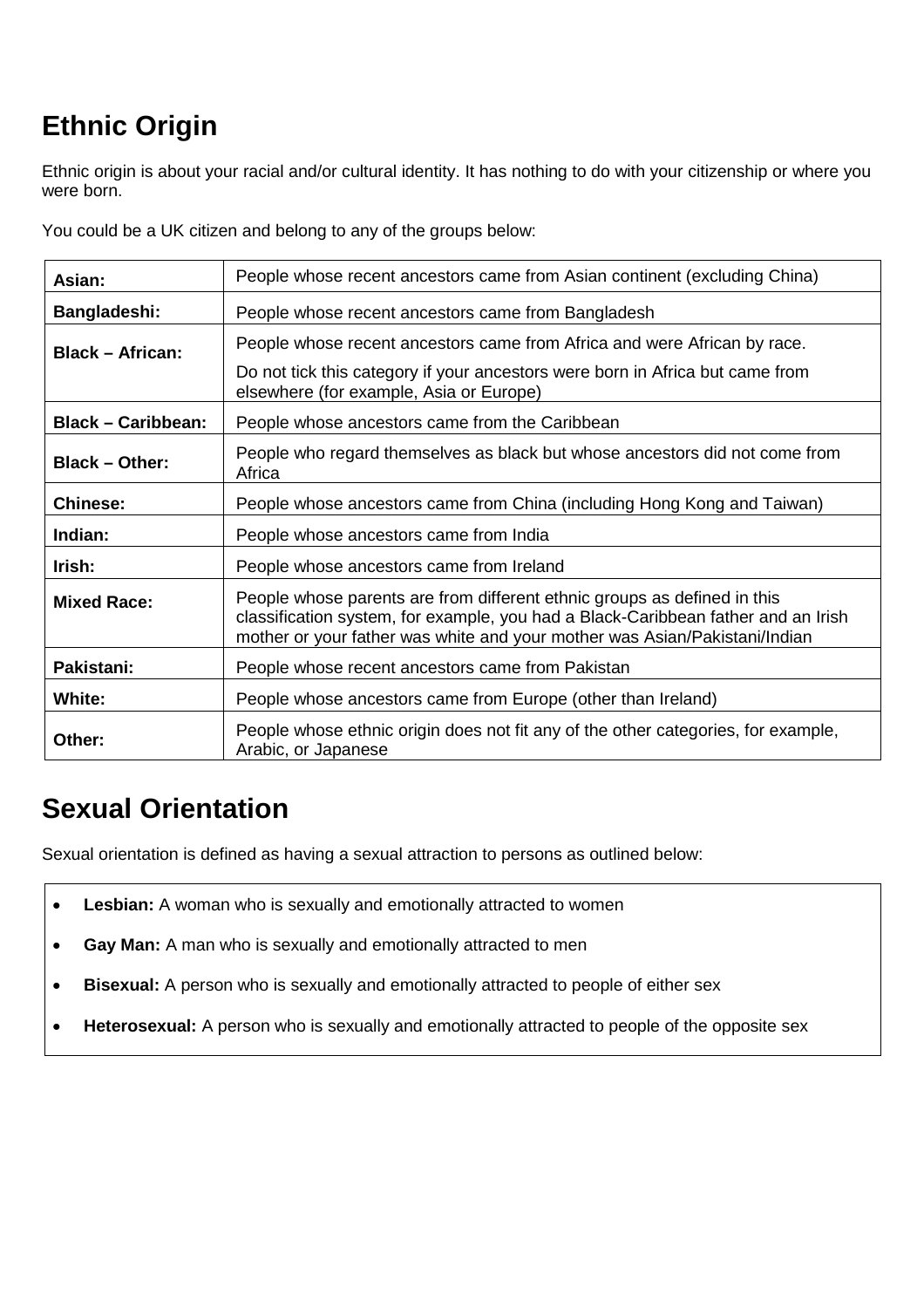# **Asylum and Immigration Act 1996**

### **Eligibility for Employment in the UK**

We are required by law to undertake document checks to ensure that all prospective employees are legally entitled to live and work in the United Kingdom.

Any candidate selected for interview must produce documentary evidence that they qualify for employment under the above Act.

Those selected for interview must bring with them **originals** of the following documents:

 A passport confirming that you are either a British Citizen, or a European Economic Area National, or which shows that you have the right to live in, or an entitlement to, re-admission to the UK.

Nationals of the EU countries of Latvia, Slovakia, the Czech Republic, Lithuania, Slovenia, Estonia, Hungary and Poland require a registration certificate from the governments Worker Registration Scheme (WRS). Please refer to the guidance notes on the websites listed below.

If you do not have a full valid passport you will need to provide a combination of the following:

 A document that shows your permanent National Insurance Number. This could be a P45, a pay slip, a P60, a National Insurance card, or a letter issued by a government agency

### **And**

A full birth certificate issued in the UK or the Republic of Ireland

If you do not have a full valid passport or birth certificate and document showing your permanent National Insurance Number please refer to the guidance notes on our website at: **www.bedfordshire.gov.uk** or alternatively visit the Home Office website at: **www.homeoffice.gov.uk**

Please note that in some circumstances we are able to apply for a work permit.

You should be aware that you will not be able to start employment with the Council, until you are able to produce any one of the above documents.

If you fail to produce one of these documents within a reasonable time frame, the job offer will be withdrawn. We will retain a copy of the document you produce for our records.